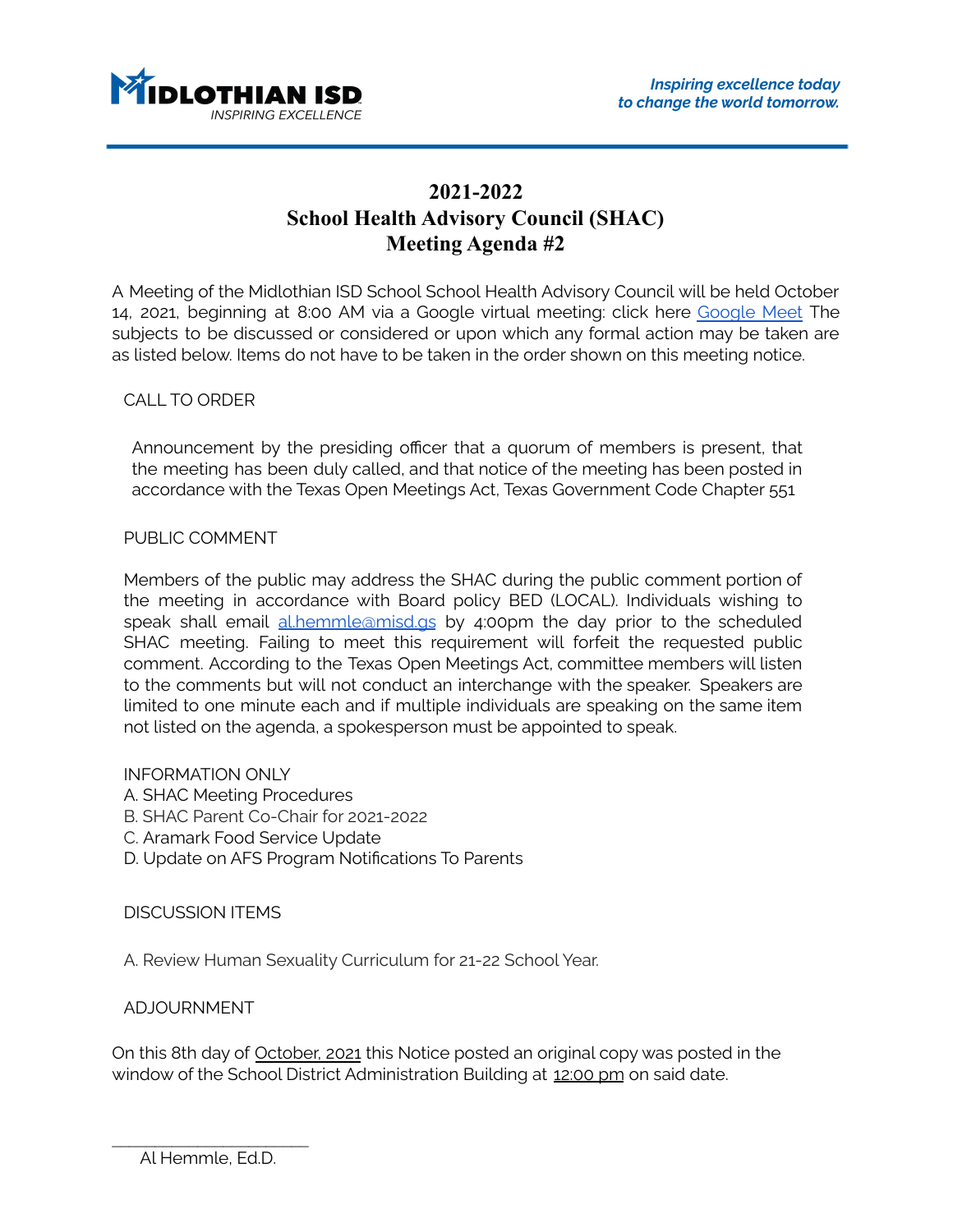## The SHAC Meeting Minutes 10/14/21

- 1. Welcome and Introductions
	- Dr. Hemmle called the meeting to order and welcomed everyone. Introductions were made and participants were informed that the meeting was being recorded.
- 2. 2021-2022 SHAC Meeting Procedures
	- Dr. Hemmle reviewed SHAC meeting procedures
- 3. Aramark Nutritional Update
	- Mandie Tucker provided an update related to food service to our MISD students. Due to USDA federal dollars allocated to the district, we are able to feed all of our students for free for the entire school year. There are supply issues and Aramark is doing its best to accommodate for those shortages.
	- Free and reduced lunch applications are still needed. If families apply this year, it will carry over to the next school year. It is also important to apply this year in order to receive waivers and benefits in other areas, including academic testing registration, discounted college application rates, etc.
- 4. SHAC Parent Co-Chair results were shared based on the results of the vote. Nominations are:
	- Rachel Hallmark
	- Brenda Czerwieski
- 5. Reviewed Parent Notification of Programs
- 6. Review of Human Sexuality Curriculum for 21-22
	- AIM for Success human sexuality for the 21-22 school year was reviewed. This curriculum was selected and approved by the 20-21 SHAC.
	- Growing Up: Puberty curriculum for 5th grade human sexuality instruction was reviewed.